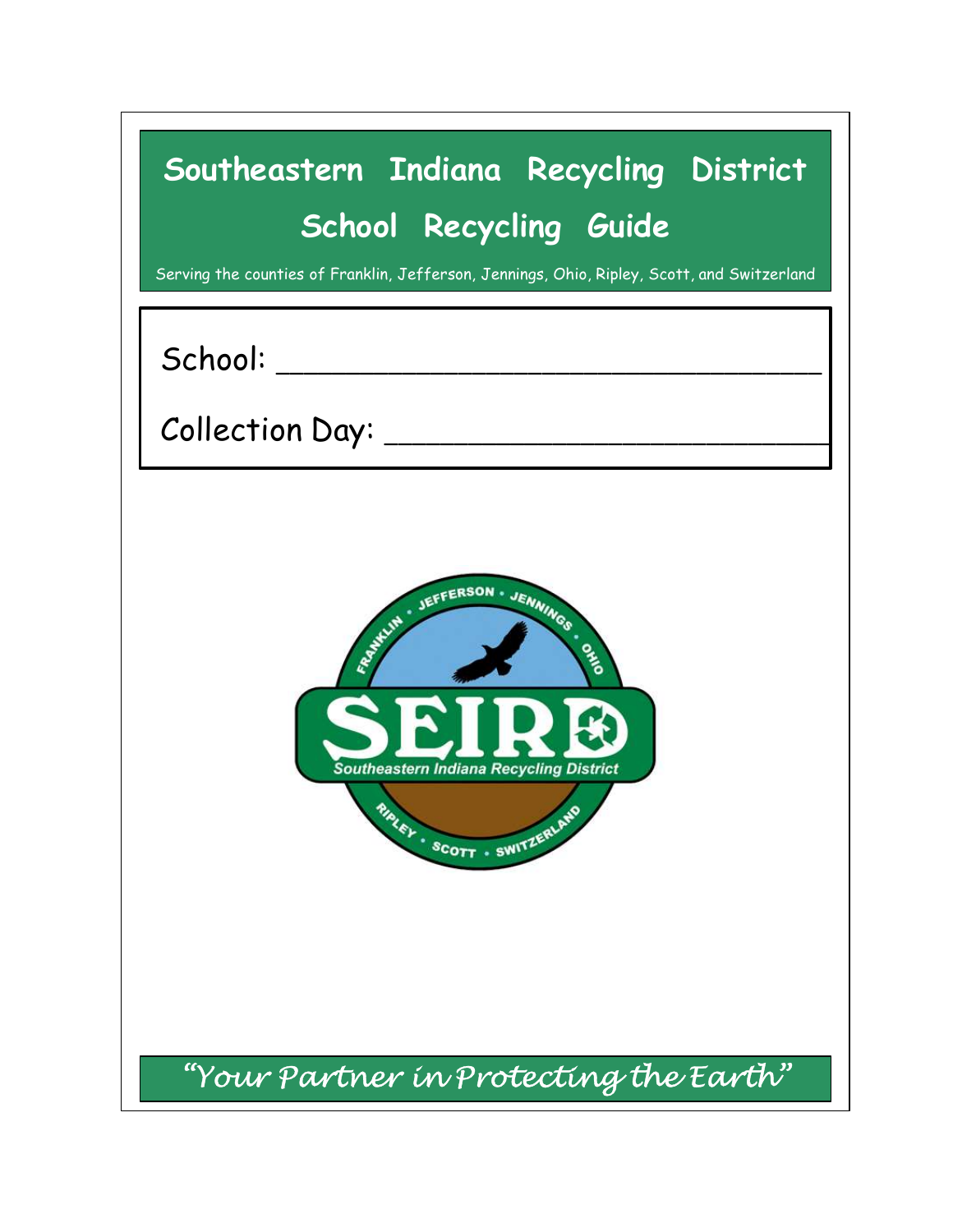## Recycling Guide Table of Contents

### Table of Contents

## SEIRD Contact Information

Southeastern Indiana Recycling District 6556 N. Shun Pike Rd. JPG #534 Madison, IN 47250

Office: 812.574.4080 800.997.4793 Fax: 812.574.4082 Process Center: 812.574.4079

SEIRD Contact Information<br>
Southeastern Indiana Recycling District<br>
AB656 N. Shun Pike Rd. JPG #534<br>
Madison, IN 47250<br>
Office: 812.574.4080 800.997.4793<br>
Fax: 812.574.4082<br>
Process Center: 812.574.4079<br>
Aaron Bell, Execut SEIRD Contact Information<br>Southeastern Indiana Recycling District<br>6556 N. Shun Pike Rd. JPG #534<br>Madison, IN 47250<br>Prices: 812.574.4080 800.997.4793<br>Process Center: 812.574.4079<br>Arons Bell, Executive Director…………………………………… SEIRD Contact Information<br>
Southeastern Indiana Recycling District<br>
6556 N. Shun Pike Rd. JPG #534<br>
Madison, IN 47250<br>
Office: 812.574.4080 800.997.4793<br>
Fax: 812.574.4082<br>
Process Center: 812.574.4079<br>
Aaron Bell, Executi

Web Address: www.seird.org Like us on Facebook!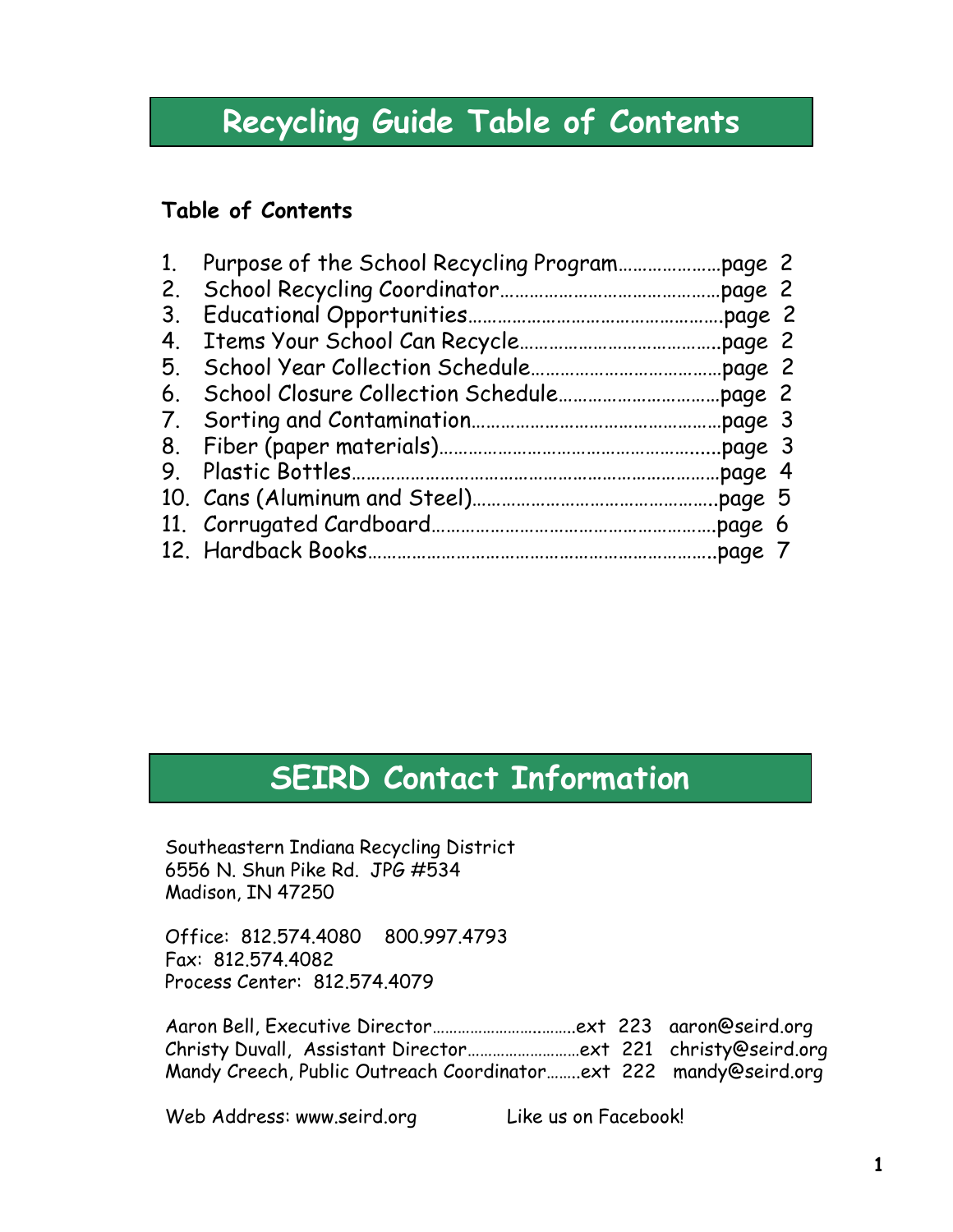## SEIRD School Recycling Program

#### 1. Purpose of the School Recycling Program.

The overall mission of the Southeastern Indiana Recycling District is to "practice and promote good environmental stewardship". There is no place more important than our schools for this to happen.

#### 2. School Recycling Coordinator.

SEIRD services over 60 schools in our seven county district. It is imperative that each school have a contact person to assist us in recyclables collections, educational presentations, issues and concerns, etc.

#### 3. Educational Opportunities.

SEIRD offers free Environmental Education Programs that correlate with Indiana Academic Standards. Please contact our office (812.574.4080) to speak with our Public Outreach Coordinator. A brochure is available describing each program and the age/class appropriate audience.

#### 4. Items Your School Can Recycle.

The items your school can recycle are listed as follows:

- Fiber (paper, newspaper, softback books, magazines, and paperboard).
- Plastic bottles (#1 PETE and #2 HDPE)
- Steel Cans
- Aluminum Cans
- Corrugated Cardboard
- Hardback Books

#### 5. School Year Collection Schedule.

At the beginning of each academic year SEIRD will provide the Recycling Coordinator a Recycling Schedule which will indicate the day(s) of the week that your recyclables will be collected. Please be advised that circumstances (such as Holidays, inclement weather, etc.) can force slight changes in the daily collection schedule .

#### 6. School Closure Collection Schedule.

SEIRD does NOT run collection routes in the summer. If your school needs an additional pick up during the summer months please contact us (812.574.4080) to schedule.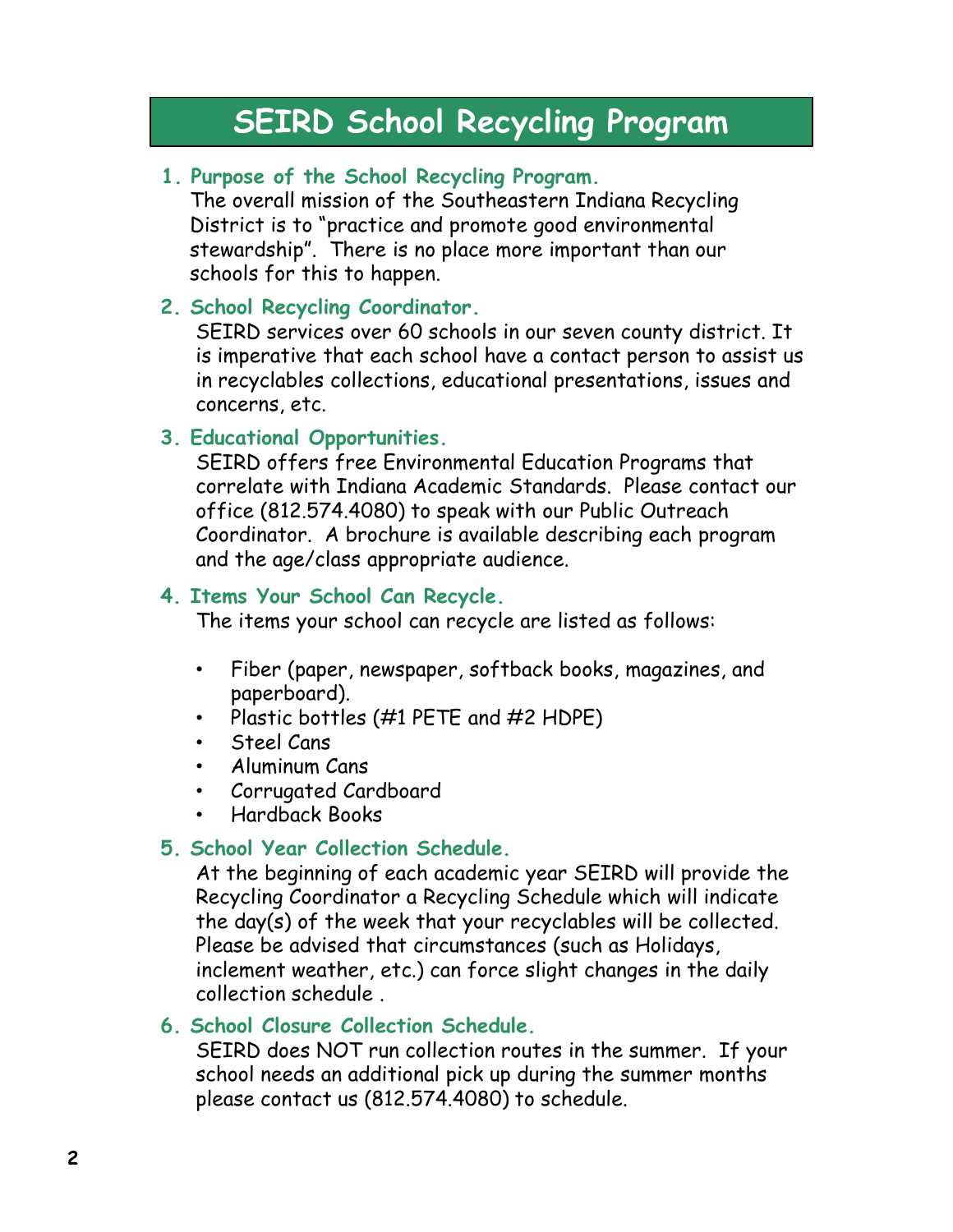### 1. Sorting and Contamination.

Please make sure that all recyclable materials are sorted and placed into their proper containers. It is important that the materials are not mixed together (contaminated) unless specified in the guidelines.

## 2. FIBER.

This includes: paper, newspaper, magazines, paperboard, and softback books. All of this material must be combined and placed directly in the toter(s) labeled FIBER. This material is not to be bagged.

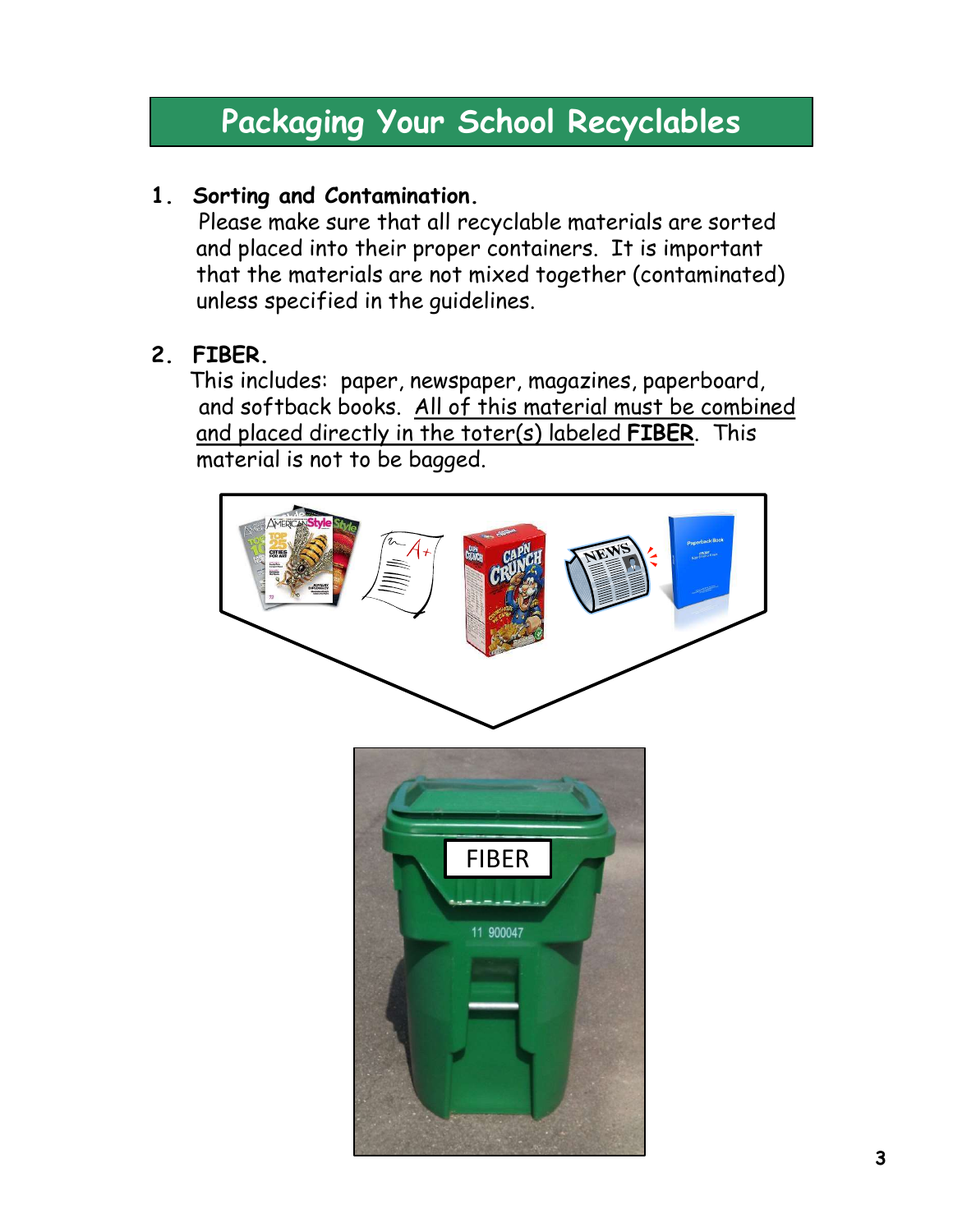### 3. PLASIC BOTTLES.

**Packaging Your School Recyclables**<br>PLASIC BOTTLES.<br>You may recycle both #1 and #2 <u>empty</u> plastic bottles but<br>they must be packaged separately and placed <u>into the bags<br>(marked Recycle)</u> that are provided by SEIRD. The ba they must be packaged separately and placed into the bags (marked Recycle) that are provided by SEIRD. The bags must be placed into the toter(s) labeled PLASTIC. Please fill bags to full capacity and tie at the top!

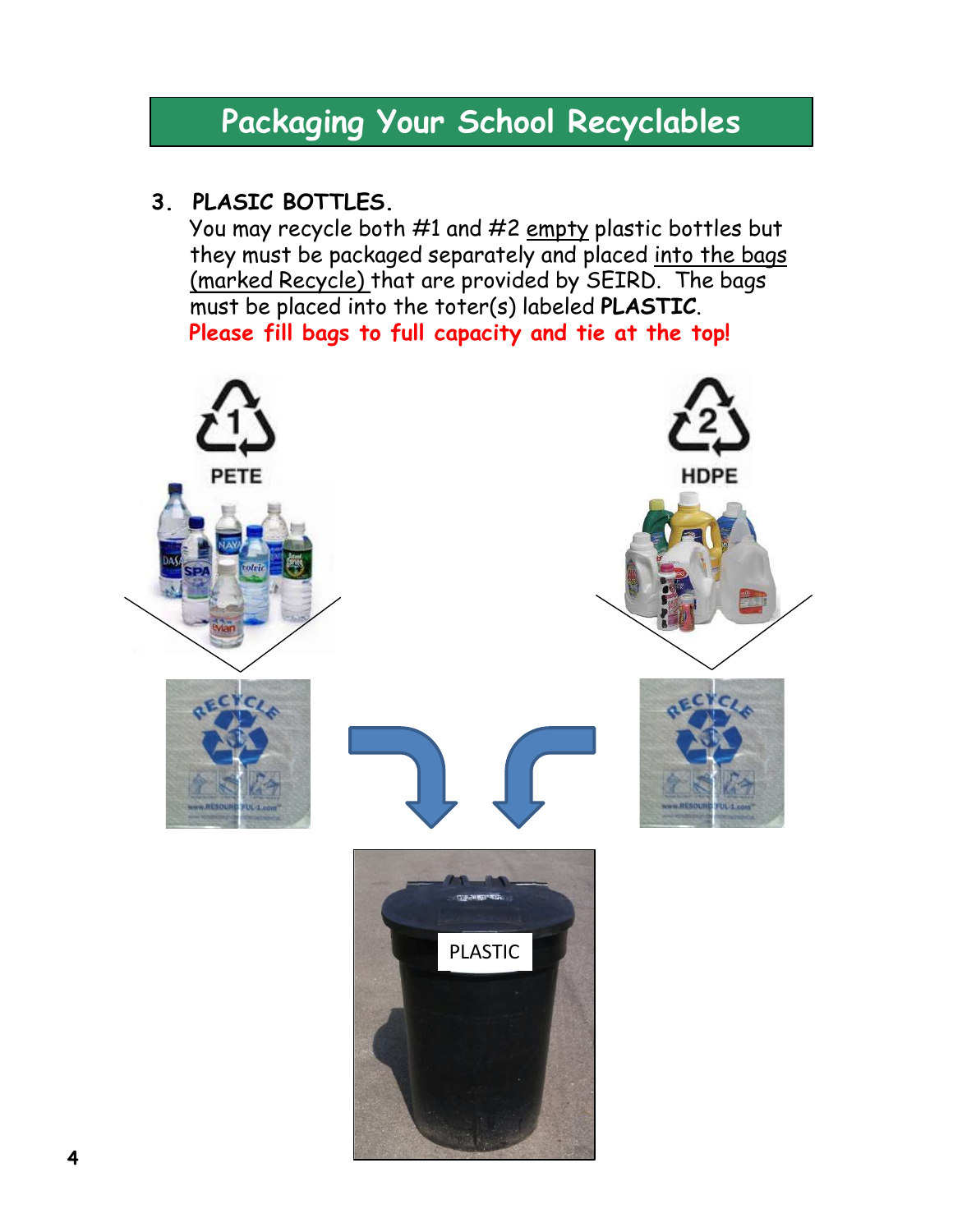### 4. METAL CANS.

You may recycle both aluminum cans and steel cans but they must be packaged separately and placed into the bags (marked Recycle) that are provided by SEIRD. The bags must be placed into the toter(s) labeled CANS.<br>PLEASE NOTE...Steel Cans MUST: 1) Not Be Crushed **Packaging Your School Recyclables**<br>
METAL CANS.<br>
You may recycle both aluminum cans and steel cans<br>
but they must be packaged separately and placed into the<br>
bags (marked Recycle) that are provided by SEIRD. The<br>
bags mus **Packaging Your School Recyclables**<br>
METAL CANS.<br>
You may recycle both aluminum cans and steel cans<br>
but they must be packaged separately and placed into the<br>
bags (marked Recycle) that are provided by SEIRD. The<br>
bags mus dropped into the bottom of the can (as pictured).

Please fill bags to full capacity and tie at the top!

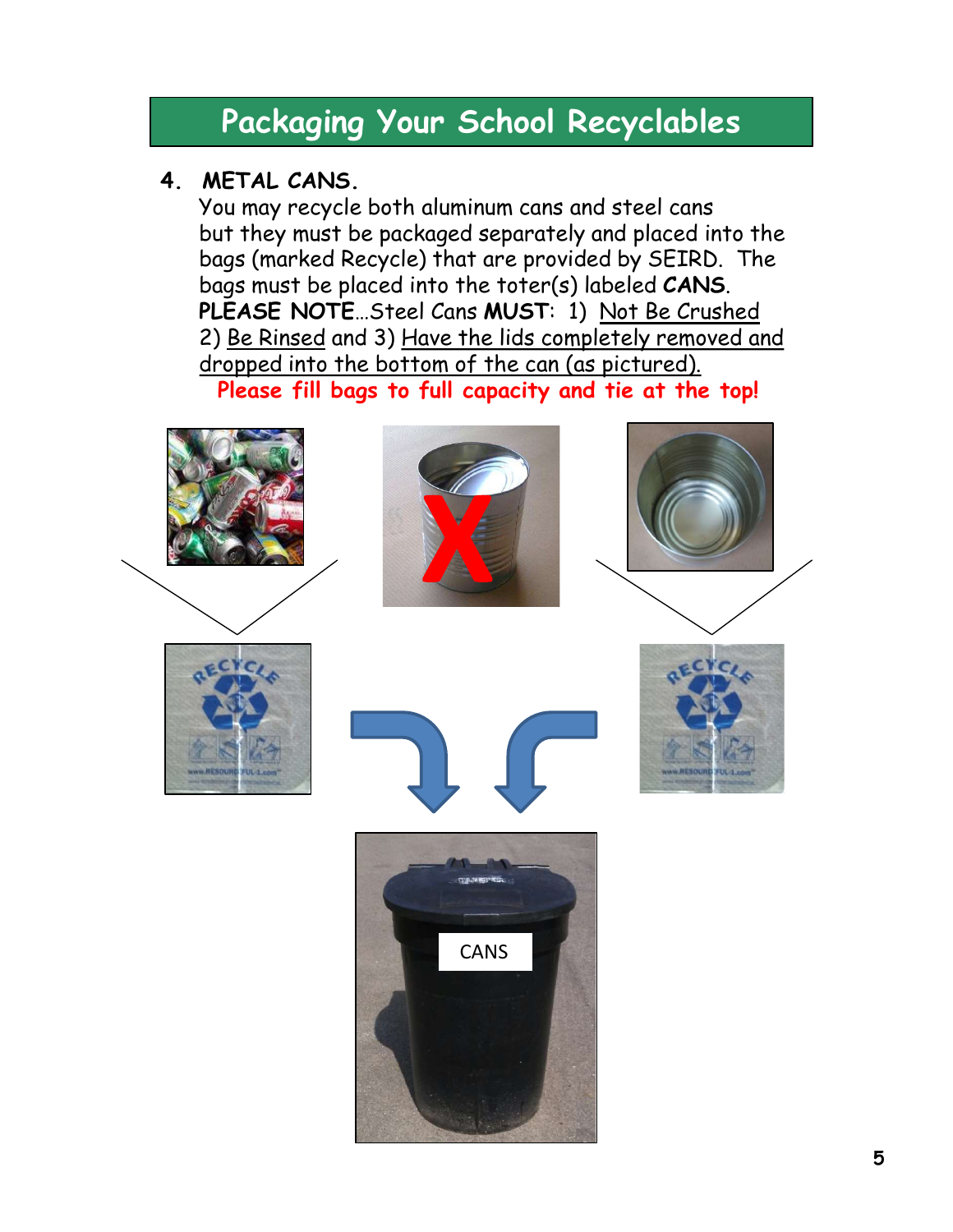### 5. CORRUGATED CARDBOARD.

Cardboard boxes and containers should be broken down and placed into the containers specifically designated for cardboard. This bin is NOT for paperboard but corrugated cardboard only!

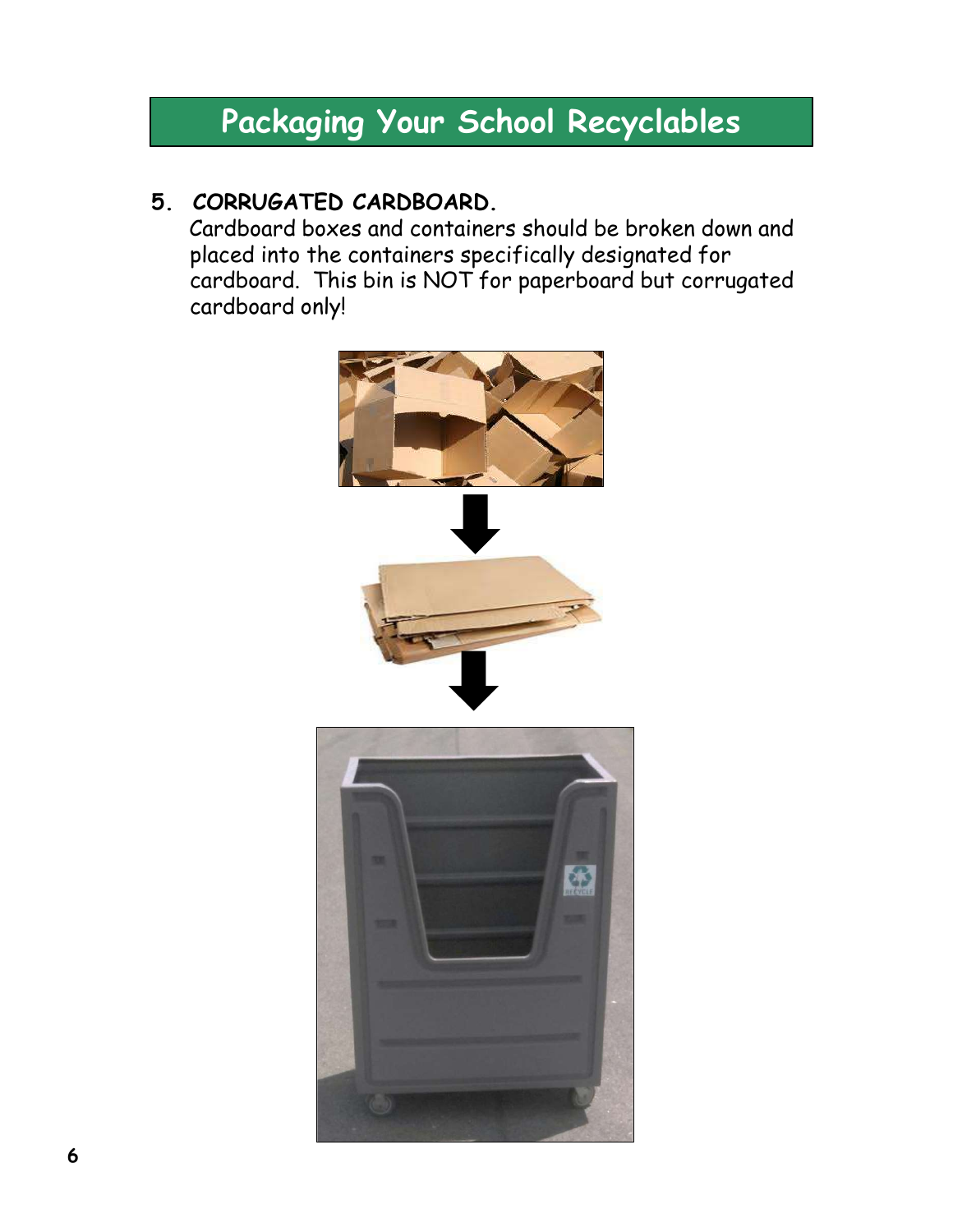### 6. HARDBACK BOOKS.

You may recycle your hardback books any time during the school year or during summer break. Please package your books in reasonable sized cardboard boxes and contact us when you are ready for a pick up.